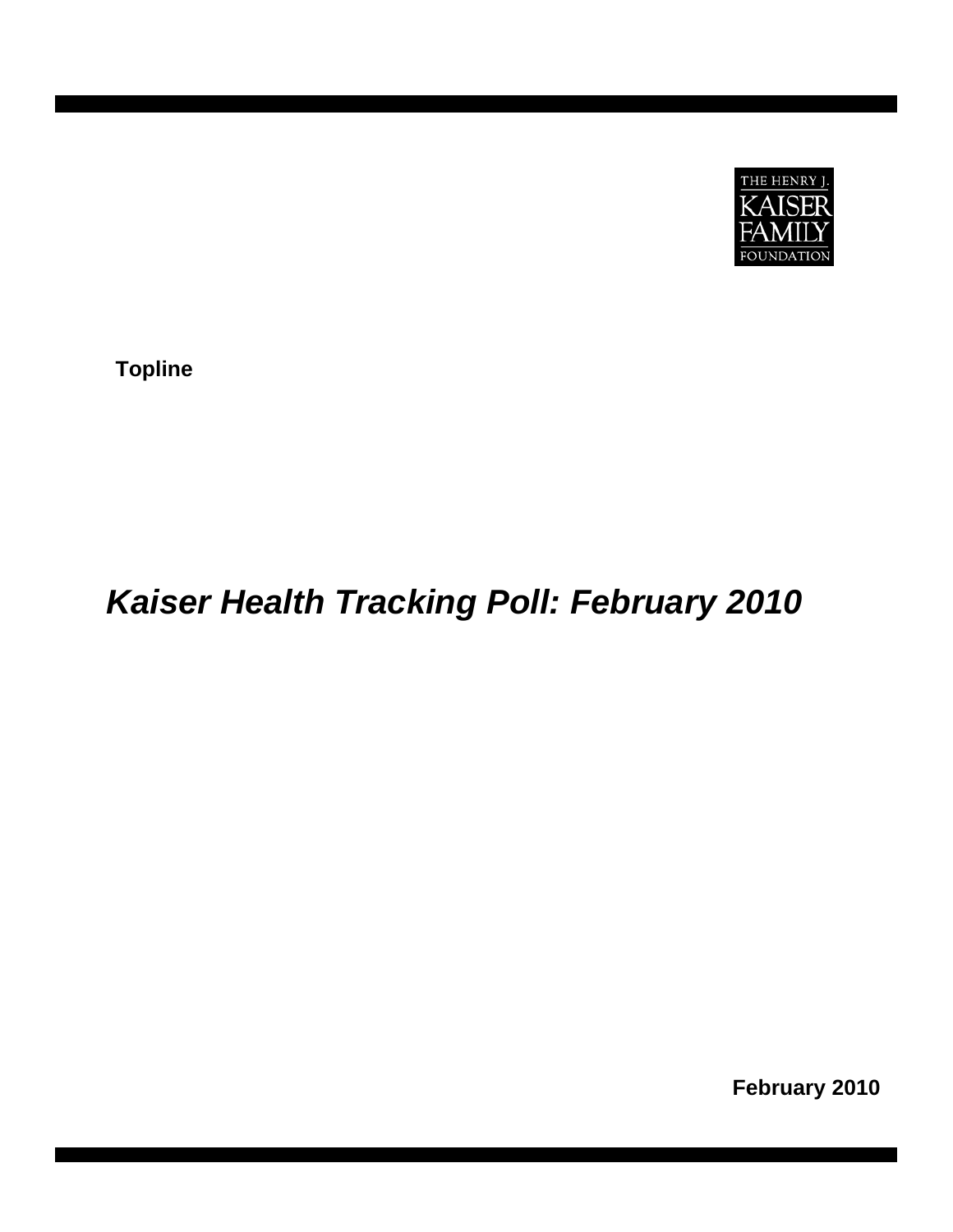# **Methodology**

This *Kaiser Health Tracking Poll* was designed and analyzed by public opinion researchers at the Kaiser Family Foundation led by Mollyann Brodie, Ph.D., including Claudia Deane, Liz Hamel, Carolina Gutiérrez, and Sarah Cho. The survey was conducted February 11 through 16, 2010, among a nationally representative random sample of 1,201 adults ages 18 and older. Telephone interviews conducted by landline (800) and cell phone (401, including 192 who had no landline telephone) were carried out in English and Spanish by Princeton Survey Research Associates.

The margin of sampling error for the total sample is plus or minus 3 percentage points. For results based on subgroups, the margin of sampling error may be higher. Note that sampling error is only one of many potential sources of error in this or any other public opinion poll.

Trends in this document come from surveys listed on the last page.

Values less than 0.5% are indicated by an asterisk (\*).

"VOL" indicates that a response was volunteered by respondent, not an explicitly offered choice.

Due to rounding, percentages may not add to 100.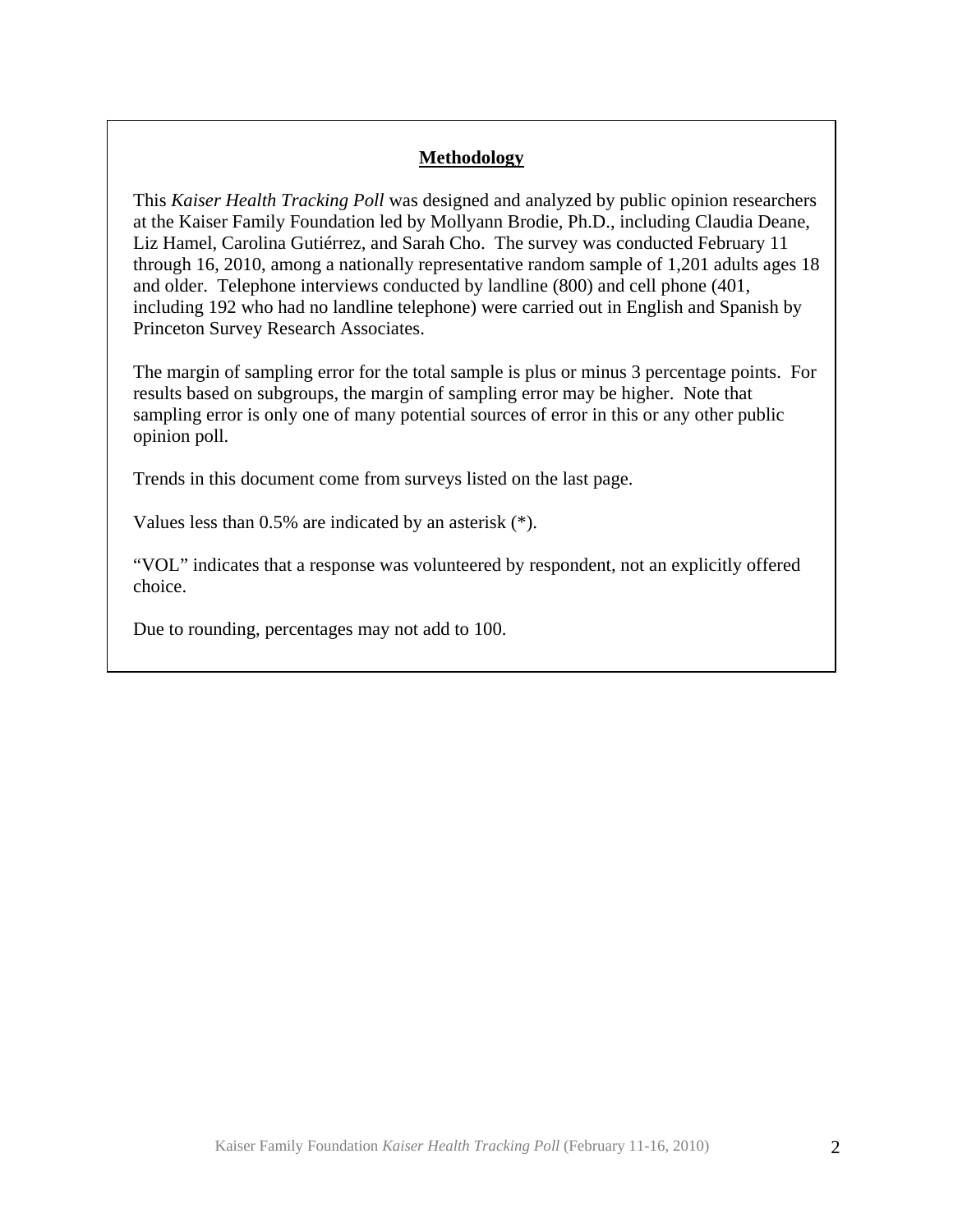1. As of right now, do you generally (support) or generally (oppose) the health care proposals being discussed in Congress? (ROTATE OPTIONS IN PARENTHESES) (Is that strongly support/oppose or somewhat support/oppose?)

|                                                               | 02/10 | )1/10 |
|---------------------------------------------------------------|-------|-------|
| Strongly support                                              | 24    | 19    |
| Somewhat support                                              | 19    | 23    |
| Somewhat oppose                                               | 11    | 10    |
| Strongly oppose                                               | 32    | 31    |
| Depends on which proposal (House/Senate,<br>Dems/Reps) (VOL.) | 3     | n/a   |
| (DO NOT READ) Don't know/Refused                              | 12    | 16    |

2. Do you think (INSERT AND ROTATE) would be (better off) or (worse off) if the president and Congress passed health care reform, or don't you think it would make much difference? (ROTATE OPTIONS IN PARENTHESES) [READ IF NECESSARY: "Would (INSERT ITEM) be better off or worse off if the president and Congress passed health care reform, or don't you think it would make much difference?]

|                           |       | <b>Better</b> off | Worse off | Wouldn't<br>make much<br>difference | (VOL.)<br>It depends        | DK/<br><u>Ref</u>           |
|---------------------------|-------|-------------------|-----------|-------------------------------------|-----------------------------|-----------------------------|
| a. You and your family    |       |                   |           |                                     |                             |                             |
|                           | 02/10 | 34                | 32        | 26                                  | $\ensuremath{\mathfrak{Z}}$ | $\mathfrak s$               |
|                           | 01/10 | 32                | 33        | 29                                  | $\overline{3}$              | $\overline{4}$              |
|                           | 12/09 | 35                | 27        | 32                                  | 3                           | $\mathfrak{Z}$              |
|                           | 11/09 | 42                | 24        | 27                                  | 3                           | $\overline{4}$              |
|                           | 10/09 | 41                | 27        | 28                                  | $\sqrt{2}$                  | $\ensuremath{\mathfrak{Z}}$ |
|                           | 09/09 | 42                | 23        | 28                                  | $\overline{4}$              | 3                           |
|                           | 08/09 | 36                | 31        | 27                                  | $\overline{2}$              | $\overline{4}$              |
|                           | 07/09 | 39                | 21        | 32                                  | $\overline{4}$              | $\mathfrak{Z}$              |
|                           | 06/09 | 39                | 16        | 36                                  | 3                           | $\mathfrak s$               |
|                           | 04/09 | 43                | 14        | 36                                  | $\overline{4}$              | $\overline{4}$              |
|                           | 02/09 | 38                | 11        | 43                                  | $\overline{4}$              | 3                           |
| b. The country as a whole |       |                   |           |                                     |                             |                             |
|                           | 02/10 | 45                | 34        | 12                                  | $\overline{4}$              | 5                           |
|                           | 01/10 | 42                | 37        | 12                                  | 3                           | $\mathfrak s$               |
|                           | 12/09 | 45                | 31        | 17                                  | $\overline{4}$              | $\mathfrak{Z}$              |
|                           | 11/09 | 54                | 27        | 11                                  | 3                           | 5                           |
|                           | 10/09 | 53                | 28        | 12                                  | $\overline{2}$              | $\overline{4}$              |
|                           | 09/09 | 53                | 26        | 14                                  | $\overline{4}$              | $\overline{4}$              |
|                           | 08/09 | 45                | 34        | 14                                  | 3                           | $\overline{4}$              |
|                           | 07/09 | 51                | 23        | 16                                  | $\overline{4}$              | 6                           |
|                           | 06/09 | 57                | 16        | 19                                  | 3                           | $\mathfrak s$               |
|                           | 04/09 | 56                | 15        | 21                                  | $\overline{3}$              | $\mathfrak s$               |
|                           | 02/09 | 59                | 12        | 19                                  | 5                           | 5                           |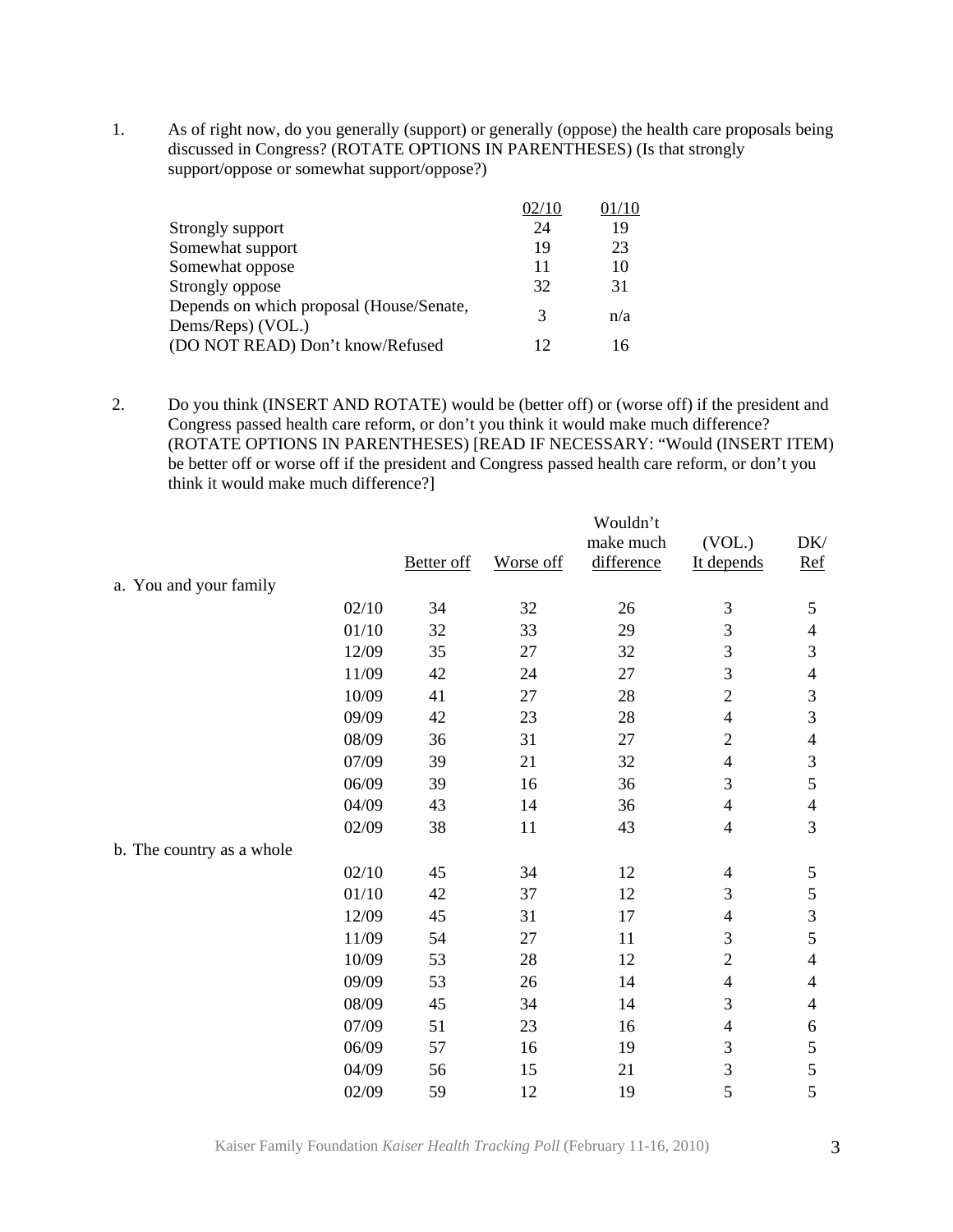3. I'm going to read some reasons people give for supporting the proposed health care legislation. After I read each one, please tell me if it is a major reason, a minor reason, or not a reason why you yourself support the legislation. First (INSERT AND RANDOMIZE)? Is this a major reason, a minor reason, or not a reason why you support the plan? How about (INSERT AND RANDOMIZE)…

## *Based on those who support legislation (n=483)*

|             |                                                                                                                                             | Major reason for<br>supporting | Minor reason<br>for supporting | Not a reason<br>for supporting | DK/<br>Ref |
|-------------|---------------------------------------------------------------------------------------------------------------------------------------------|--------------------------------|--------------------------------|--------------------------------|------------|
| a.          | To make sure more people can get and<br>afford health insurance coverage                                                                    | 88                             | 10                             | $\overline{2}$                 |            |
| b.          | To bring down the cost of health<br>insurance and health care                                                                               | 84                             | 13                             | 3                              | $\ast$     |
| $c_{\cdot}$ | To reform insurance company<br>practices such as making sure they<br>have to sell policies to people with<br>pre-existing health conditions | 81                             | 15                             | 4                              |            |
| d.          | To strengthen the country's long term<br>economic situation                                                                                 | 67                             | 23                             | 9                              |            |
| e.          | To help fill the coverage gap, or<br>doughnut hole, in Medicare's<br>prescription drug coverage                                             | 62                             | 26                             | 9                              |            |

4. I'm going to read some reasons people give for opposing the proposed health care legislation. After I read each one, please tell me if it is a major reason, a minor reason, or not a reason why you yourself oppose the legislation. First (INSERT AND RANDOMIZE)? Is this a major reason, a minor reason, or not a reason why you oppose the plan? How about (INSERT AND RANDOMIZE)…

# *Based on those who oppose legislation (n=535)*

|             |                                                                                                   | Major reason<br>for opposing | Minor reason<br>for opposing | Not a reason<br>for opposing | DK/<br>Ref |
|-------------|---------------------------------------------------------------------------------------------------|------------------------------|------------------------------|------------------------------|------------|
| a.          | We can't afford to pay for health care<br>reform right now                                        | 73                           | 17                           | 8                            |            |
| b.          | The legislation gives government too big<br>a role in the health care system                      | 80                           | 13                           | 6                            |            |
| $c_{\cdot}$ | The legislation doesn't go far enough in<br>expanding coverage or controlling costs               | 49                           | 28                           | 19                           | 4          |
| d.          | Too much of the process took place<br>behind closed doors and involved too<br>much deal-making    | 73                           | 18                           | 8                            |            |
| e.          | Health care reform is distracting Congress<br>from other priorities, like the economy<br>and jobs | 65                           | 23                           | 11                           | $\ast$     |
| f.          | The legislation takes the wrong approach<br>to reform                                             | 72                           | 20                           | 6                            |            |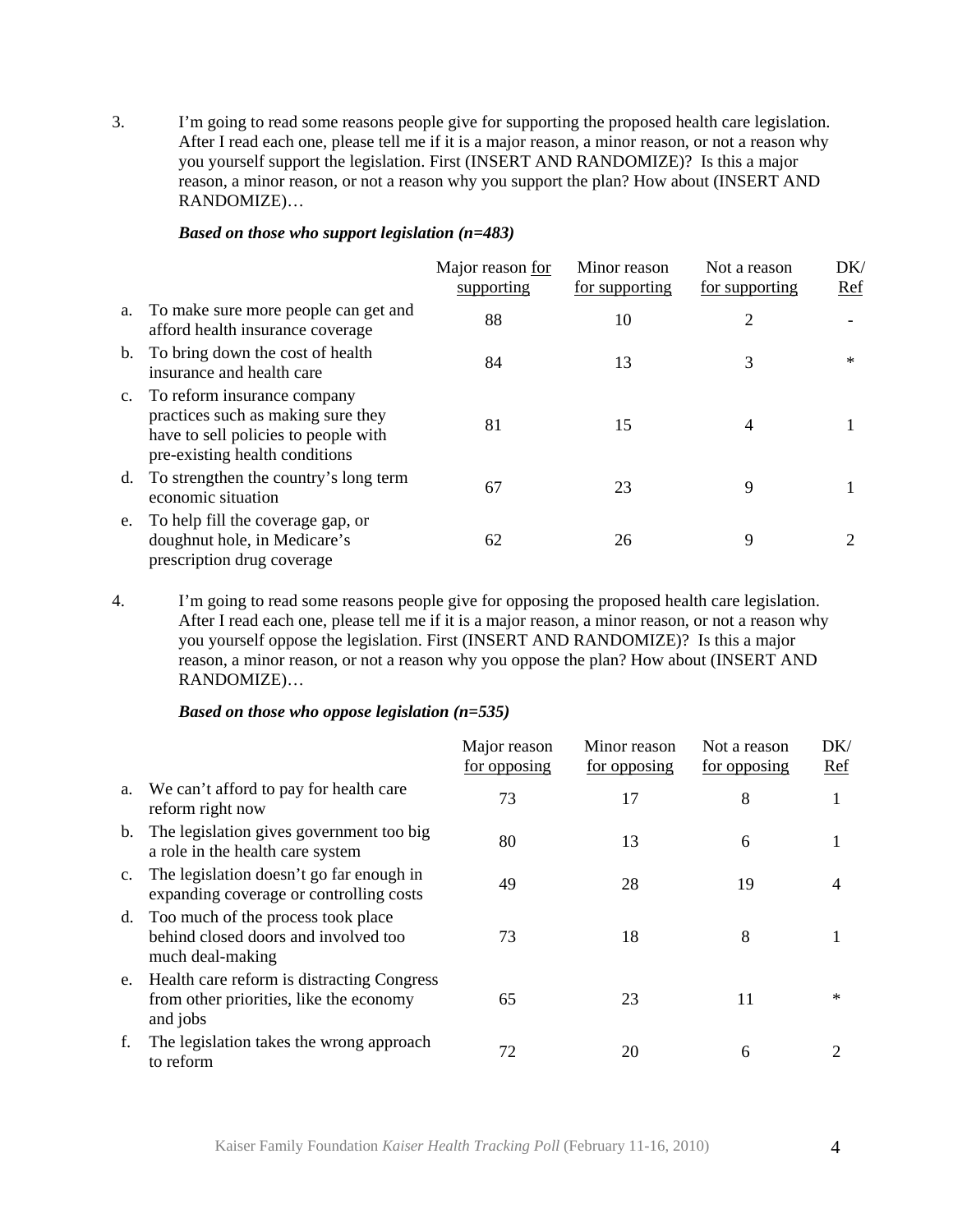READ TO ALL: As you may know, health care reform legislation was passed separately by the U.S. House and the Senate in recent months, but the two houses have not been able to agree on one plan to send to the president and so the legislation is currently stalled out in Congress.

5. Does the fact that health reform has run into some delays make you feel (INSERT AND RANDOMIZE), or not? How about (INSERT NEXT ITEM)… do the delays make you feel (INSERT) or not?

|    |              | Yes, feel<br>this way | No, do not<br>feel this way | DK/<br>$Ref$   |
|----|--------------|-----------------------|-----------------------------|----------------|
| a. | Anxious      | 35                    | 63                          | $\overline{2}$ |
| b. | Frustrated   | 53                    | 46                          |                |
| c. | Angry        | 33                    | 65                          |                |
| d. | Pleased      | 28                    | 69                          | 3              |
| e. | Disappointed | 54                    | 45                          |                |
| f. | Relieved     | 35                    | 62                          | $\mathcal{D}$  |

6. Do you think the delays in passing health care reform are more about (Republicans) and (Democrats) having fundamental disagreements on what would be the right policy for the country, or more about both sides playing politics with the issue? (ROTATE OPTIONS IN PARENTHESES)

|                                                           | )2/10 |
|-----------------------------------------------------------|-------|
| More about Republicans and Democrats having disagreements | 25    |
| More about both sides playing politics                    | 59    |
| About both politics and fundamental differences (VOL.)    | 6     |
| Democrats alone playing politics (VOL.)                   | 1     |
| Republicans alone playing politics (VOL.)                 | 3     |
| Neither/something else (VOL.)                             | 3     |
| (DO NOT READ) Don't know/Refused                          | 3     |

7. What do you think Congress should do now on health care reform: (ROTATE 1-4; 4-1)

|                                                                                                                                | )2/10 |
|--------------------------------------------------------------------------------------------------------------------------------|-------|
| Move soon to pass the comprehensive legislation that has already<br>been approved by the House and Senate                      | 32    |
| Pull out a few key provisions where there is broad agreement and<br>pass those, even though this won't be comprehensive reform | 20    |
| Put health care on hold, so Congress can work on other priorities,<br>and try to deal with it later in the year                | 22    |
| Stop working on health care this year                                                                                          | 19    |
| Other response (i.e. pass either House or Senate bill with specific<br>changes) (VOL.)                                         | 4     |
| (DO NOT READ) Don't know/Refused                                                                                               | 3     |
|                                                                                                                                |       |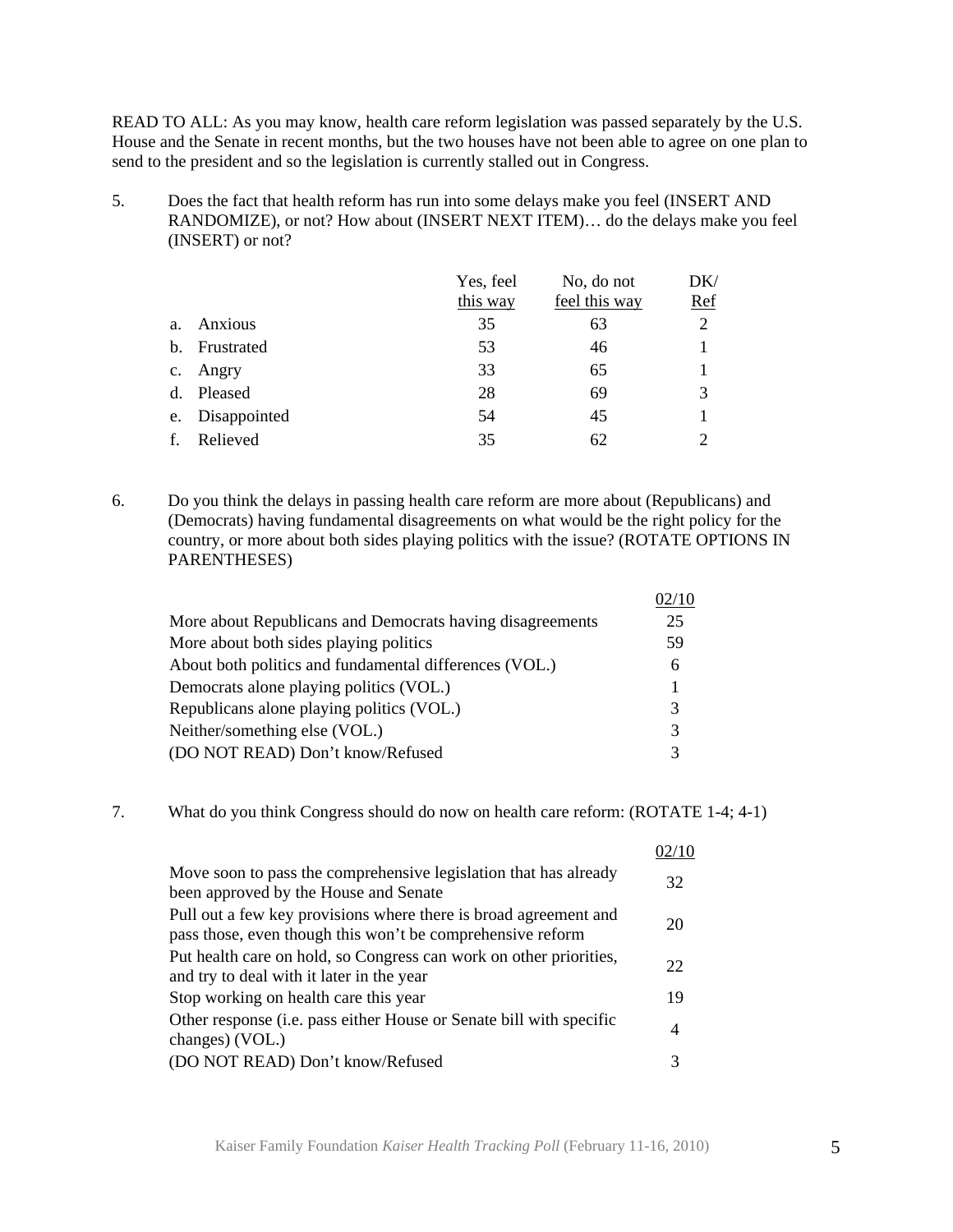8. If a candidate for Congress (INSERT ITEM; ROTATE a AND b) health care reform legislation, would that make you (MORE) likely to vote for him or her, (LESS) likely to vote for him or her, or wouldn't it make much difference in your vote? (ROTATE OPTIONS IN PARENTHESES)

|              | More likely<br>to vote for<br>him or her | Less likely<br>to vote for<br>him or her | Wouldn't<br>make much<br>difference | DK/<br><u>Ref</u> |
|--------------|------------------------------------------|------------------------------------------|-------------------------------------|-------------------|
| a. Supported | 35                                       | 24                                       | 37                                  | 4                 |
| b. Opposed   | 26                                       | 35                                       | 36                                  |                   |

9. For each element of health care reform I name, please tell me how important it is that this be passed into law. First, how important is (INSERT AND RANDOMIZE)? Is that extremely important, very important, somewhat important, not too important, or should it not be done at all? Next, how important is (INSERT NEXT ITEM)? READ IF NECESSARY: Extremely important, very important, somewhat important, not too important, or should it not be done at all?

|                                                                                                                                                                                                                | Ext.<br><u>imp.</u> | Very<br><u>imp.</u> | <b>SW</b><br>imp. | Not too<br>imp. | Should not<br>be done<br>at all | DK/<br><u>Ref</u> |
|----------------------------------------------------------------------------------------------------------------------------------------------------------------------------------------------------------------|---------------------|---------------------|-------------------|-----------------|---------------------------------|-------------------|
| a. Reforming the way health insurance works, for<br>example, so that insurance companies can't deny<br>coverage based on pre-existing conditions, and<br>can't cap the benefits people get over their lifetime | 37                  | 39                  | 15                | $\overline{4}$  | 3                               | 2                 |
| b. Providing tax credits to small businesses to<br>encourage them to offer coverage to their<br>employees                                                                                                      | 30                  | 42                  | 18                | 5               | 4                               | 1                 |
| c. Providing financial help to lower and middle<br>income Americans who don't get insurance<br>through their jobs to help them purchase coverage                                                               | 32                  | 36                  | 20                | 5               | 6                               | 2                 |
| d. Helping close the Medicare "doughnut hole" or<br>"coverage gap" so seniors would no longer have a<br>period where they are responsible for paying the<br>full cost of their medicines                       | 35                  | 36                  | 20                | 3               | 3                               | 3                 |
| e. Expanding the existing Medicaid program to cover<br>more low-income uninsured Americans                                                                                                                     | 26                  | 30                  | 25                | 7               | 11                              | $\overline{2}$    |
| f. Allowing children to stay on their parents'<br>insurance plans through age 25                                                                                                                               | 20                  | 33                  | 25                | 10              | 11                              | 2                 |

*Q9 continued on next page*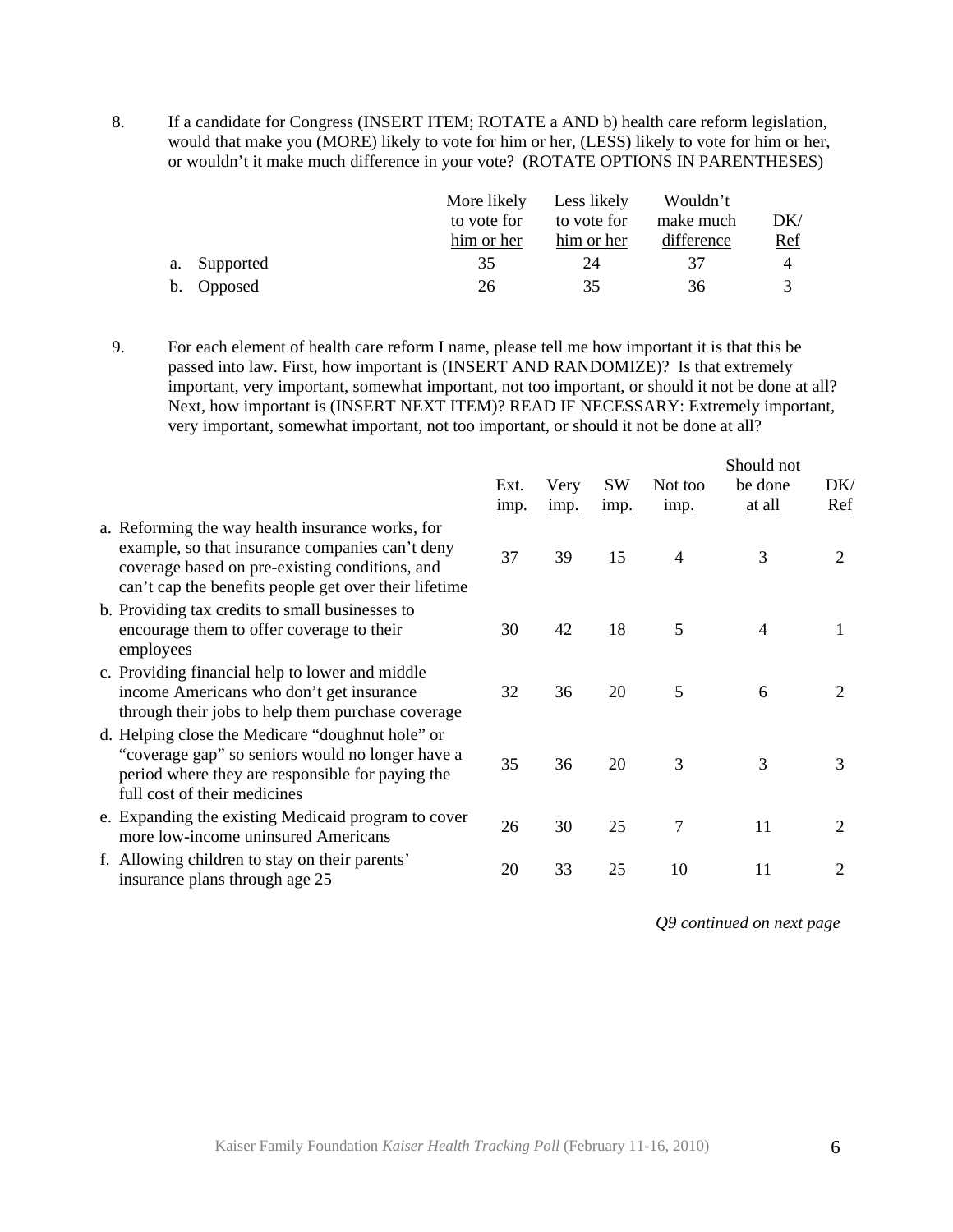#### *Q9 continued…*

|                                                                                                                                                                                                    | Ext.<br><u>1mp.</u> | Very<br>imp. | <b>SW</b><br>imp. | Not too<br>imp. | Should not<br>be done<br>at all | DK/<br><u>Ref</u> |
|----------------------------------------------------------------------------------------------------------------------------------------------------------------------------------------------------|---------------------|--------------|-------------------|-----------------|---------------------------------|-------------------|
| g. Creating a health insurance exchange or<br>marketplace where small businesses and people<br>who don't get coverage through their jobs can shop<br>for insurance and compare prices and benefits | 30                  | 41           | 20                | 5               | $\overline{2}$                  | 1                 |
| h. Limiting future increases in Medicare payments to<br>health care providers as a way to help pay for<br>health reform                                                                            | 18                  | 28           | 27                | 8               | 15                              | 4                 |
| i. Limiting the amount of money that patients can<br>collect in medical malpractice lawsuits                                                                                                       | 26                  | 31           | 22                | 9               | 9                               | 3                 |
| j. Allowing health insurers to sell health insurance<br>policies across state lines                                                                                                                | 22                  | 28           | 24                | 13              | 8                               | 4                 |
| k. Expanding high risk insurance pools to cover<br>people who have an illness that makes it hard to<br>buy insurance in the regular market                                                         | 31                  | 39           | 21                | 3               | 3                               | $\overline{2}$    |
| 1. Establishing a new Medicare Commission to<br>recommend policies that reduce cost growth in<br>Medicare                                                                                          | 23                  | 32           | 27                | 7               | 8                               | 3                 |

10. You said the following elements of health care reform were extremely important. Which one of these would you say is the MOST important? [READ ITEMS RATED EXTREMELY IMPORTANT IN SAME ORDER AS Q9]

NOTE: Asked of those who said two or more elements were "extremely important." Table includes those who said "extremely important" to only one item.

|                                                                                                                                      | 02/10                    |
|--------------------------------------------------------------------------------------------------------------------------------------|--------------------------|
| Reforming the way health insurance works                                                                                             | 11                       |
| Providing financial help to lower and middle income Americans to help them purchase<br>coverage                                      | 10                       |
| Expanding Medicaid to cover more low-income uninsured Americans                                                                      | 8                        |
| Helping close the Medicare "doughnut hole" or "coverage gap"                                                                         | 8                        |
| Limiting the amount of money that patients can collect in medical malpractice lawsuits                                               | $\overline{7}$           |
| Expanding high risk insurance pools to cover people who have an illness that makes it<br>hard to buy insurance in the regular market | 6                        |
| Providing tax credits to small businesses                                                                                            | 5                        |
| Allowing health insurers to sell policies across state lines                                                                         | 5                        |
| Allowing children to stay on their parents' insurance plans through age 25                                                           | 4                        |
| Creating a health insurance exchange or marketplace                                                                                  | $\overline{\mathcal{A}}$ |
| Establishing a new Medicare Commission to recommend policies that reduce cost<br>growth in Medicare                                  | 3                        |
| Limiting future increases in Medicare payments to health care providers                                                              | $\overline{2}$           |
| None of these/Something else (VOL.)                                                                                                  |                          |
| None are extremely important (VOL.)                                                                                                  | 24                       |
| (DO NOT READ) Don't know/Refused                                                                                                     | $\overline{2}$           |

Kaiser Family Foundation *Kaiser Health Tracking Poll* (February 11-16, 2010) 7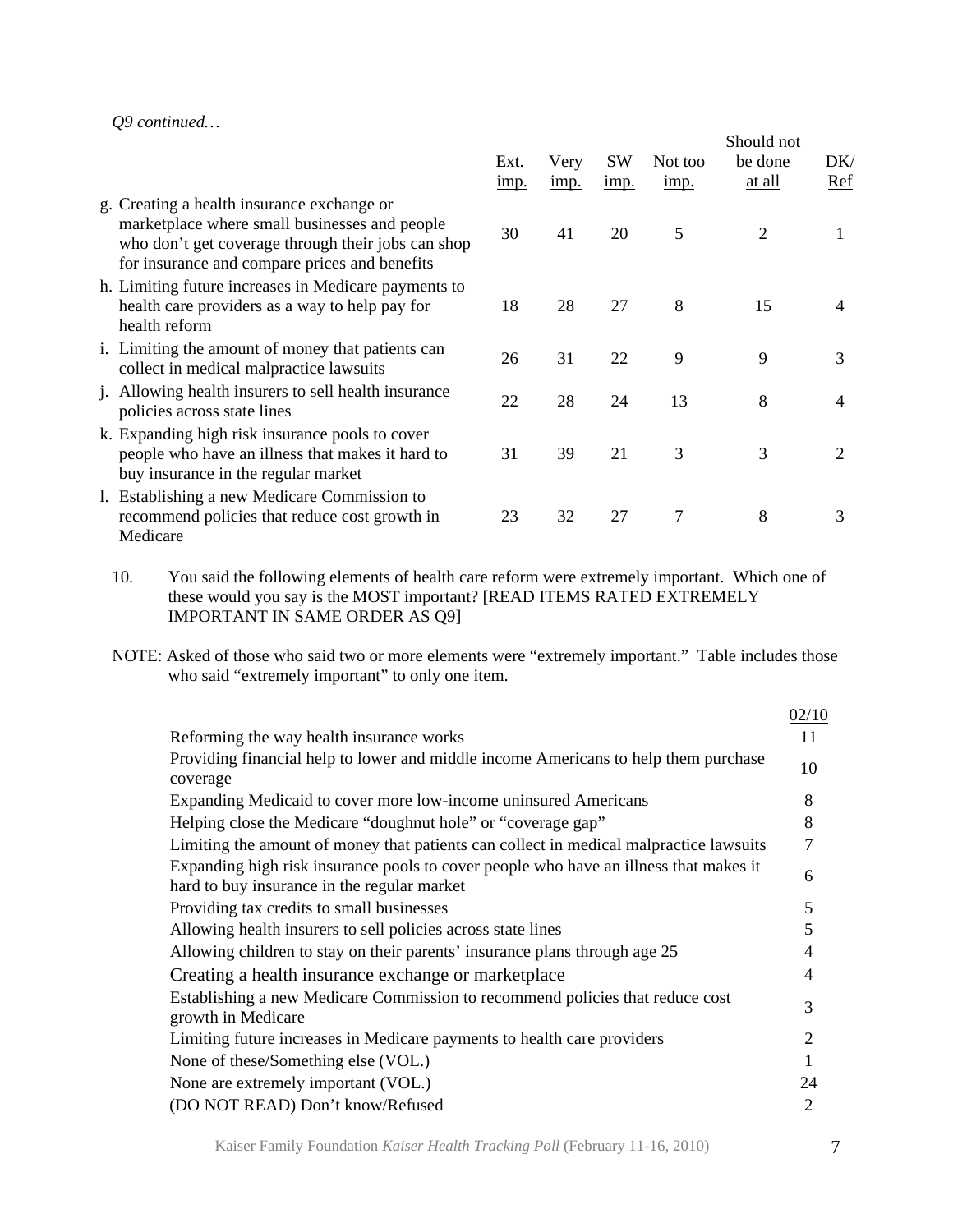11. Which would you say comes closest to how you would feel if Congress decides to STOP work on health care reform and doesn't pass a law this year: Would you say you will feel... [ROTATE ORDER 1-4; 4-1]

|                                         | 02/10         |
|-----------------------------------------|---------------|
| Happy                                   | 14            |
| Relieved                                | 24            |
| Disappointed                            | 38            |
| Angry                                   | 20            |
| All of these/None of these/Other (VOL.) | $\mathcal{R}$ |
| (DO NOT READ) Don't know/Refused        | ∍             |

12. If Congress stops working on health care and doesn't pass a law this year, would you be more (angry/disappointed) with the (Republicans) in Congress, the (Democrats) in Congress or both equally? (ROTATE OPTIONS IN PARENTHESES)

#### *Based on those who say they would be disappointed/angry if Congress stops work on health care reform and doesn't pass a law this year (n=656)*

|                                                | 02/10  |
|------------------------------------------------|--------|
| Republicans in Congress                        | 26     |
| Democrats in Congress                          |        |
| <b>Both Republicans and Democrats equally</b>  | 68     |
| Angry/disappointed with President Obama (VOL.) | $\ast$ |
| None of these/someone else (VOL.)              |        |
| (DO NOT READ) Don't know/Refused               |        |

#### Q11/12 Summary Table based on Total

| 14<br>Happy<br>Relieved<br>24<br><b>Total Disappointed or Angry</b><br>58<br>With Republicans in Congress<br>With Democrats in Congress<br>With Both Republicans and Democrats equally<br>Angry/disappointed with President Obama (VOL.)<br>None/Someone else/Don't know/Refused (VOL.)<br>All/none of these/Other (VOL.)<br>3<br>(DO NOT READ) Don't know/Refused<br>$\mathcal{D}$ |    |
|-------------------------------------------------------------------------------------------------------------------------------------------------------------------------------------------------------------------------------------------------------------------------------------------------------------------------------------------------------------------------------------|----|
|                                                                                                                                                                                                                                                                                                                                                                                     |    |
|                                                                                                                                                                                                                                                                                                                                                                                     |    |
|                                                                                                                                                                                                                                                                                                                                                                                     |    |
|                                                                                                                                                                                                                                                                                                                                                                                     | 15 |
|                                                                                                                                                                                                                                                                                                                                                                                     | 2  |
|                                                                                                                                                                                                                                                                                                                                                                                     | 39 |
|                                                                                                                                                                                                                                                                                                                                                                                     | ∗  |
|                                                                                                                                                                                                                                                                                                                                                                                     |    |
|                                                                                                                                                                                                                                                                                                                                                                                     |    |
|                                                                                                                                                                                                                                                                                                                                                                                     |    |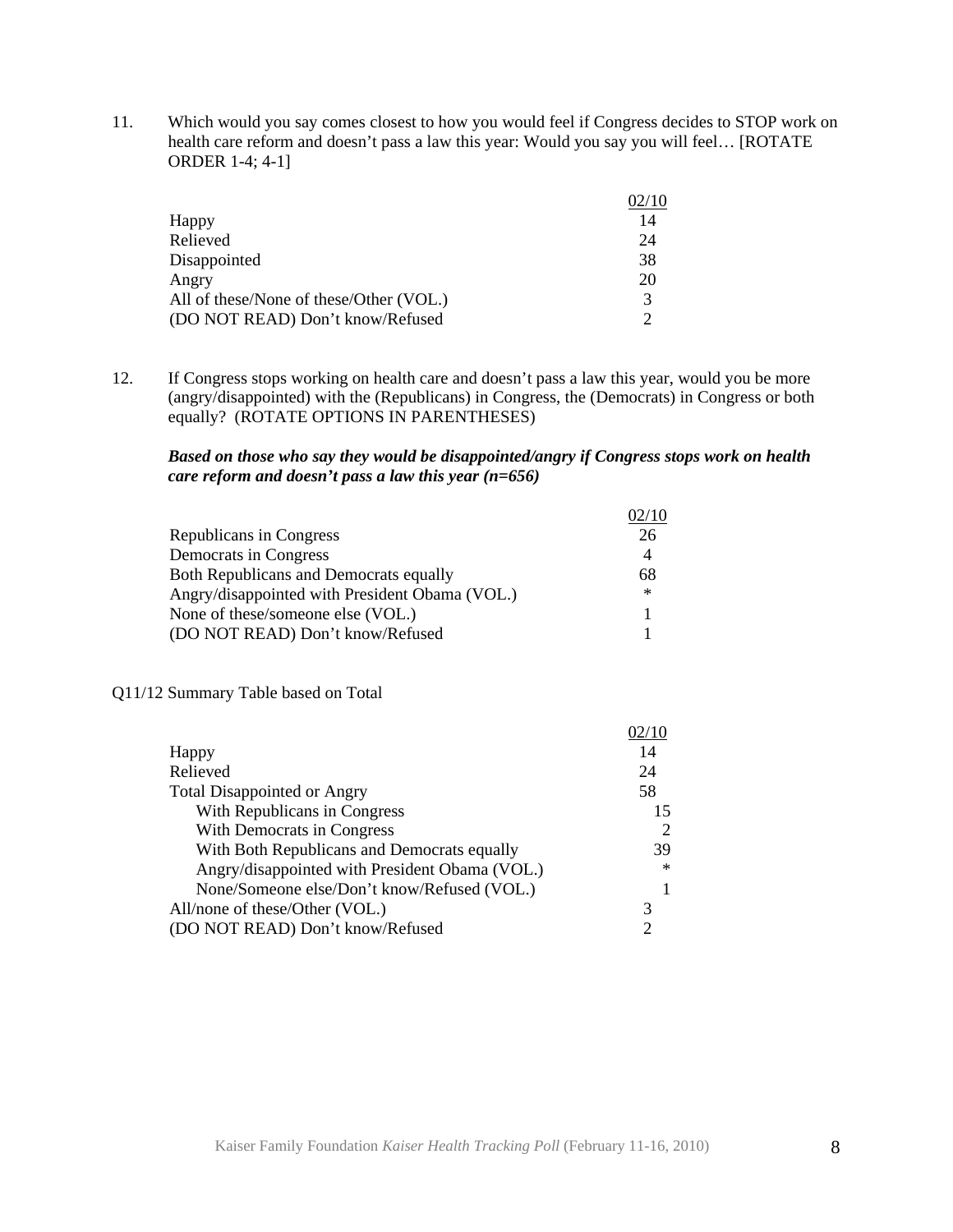13. Which would you say comes closest to how you would feel if Congress PASSES a final version of the health care reform bills that have already passed the House and Senate. Would you say you will feel... [ROTATE ORDER 1-4; 4-1]

|                                         | 02/10         |
|-----------------------------------------|---------------|
| Happy                                   | 25            |
| Relieved                                | 29            |
| Disappointed                            | 20            |
| Angry                                   | 18            |
| All of these/None of these/Other (VOL.) | $\mathcal{R}$ |
| (DO NOT READ) Don't know/Refused        |               |

14. If Congress passes a final version of the bills that have already passed the House and Senate, would you be more (angry/disappointed) with the (Republicans) in Congress, the (Democrats) in Congress or both equally? (ROTATE OPTIONS IN PARENTHESES)

#### *Based on those who say they would be disappointed/angry if Congress passes a final version of the health care reform bills that have already passed the House and Senate (n=504)*

|                                                | 02/10  |
|------------------------------------------------|--------|
| Republicans in Congress                        | 6      |
| Democrats in Congress                          | 33     |
| <b>Both Republicans and Democrats equally</b>  | 60     |
| Angry/disappointed with President Obama (VOL.) | $\ast$ |
| None of these/someone else (VOL.)              |        |
| (DO NOT READ) Don't know/Refused               |        |

#### Q13/14 Summary Table based on Total

| Happy                                          | 25     |
|------------------------------------------------|--------|
| Relieved                                       | 29     |
| <b>Total Disappointed or Angry</b>             | 38     |
| With Republicans in Congress                   |        |
| With Democrats in Congress                     | 12     |
| With Both Republicans and Democrats equally    | 23     |
| Angry/disappointed with President Obama (VOL.) | $\ast$ |
| None/Someone else/Don't know/Refused (VOL.)    |        |
| All/none of these/Other (VOL.)                 | 3      |
| (DO NOT READ) Don't know/Refused               |        |
|                                                |        |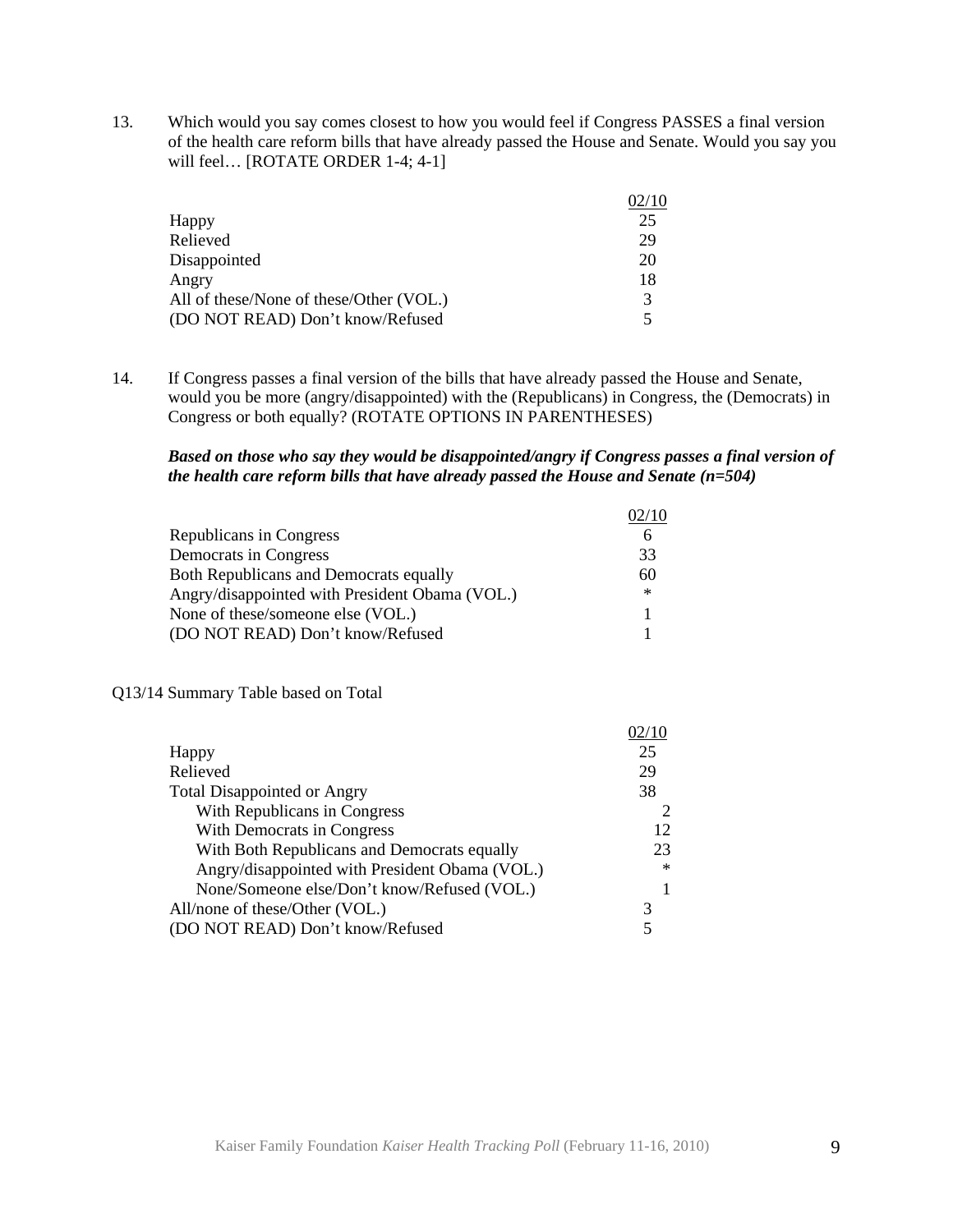(READ) Finally, I have just a few questions we will use to describe the people who took part in our survey…

D1. RECORD RESPONDENT'S SEX

| Male   | 49 |
|--------|----|
| Female | 51 |

D2. In general, would you say your health is excellent, very good, good, only fair, or poor?

| Excellent          | 23            |
|--------------------|---------------|
| Very good          | 33            |
| Good               | 27            |
| Only fair          | 13            |
| Poor               | $\mathcal{R}$ |
| Don't know/Refused | $\ast$        |

D3. Are you NOW self-employed, working full-time for an employer, working part-time for an employer, are you retired, or are you not employed for pay?

| Self-employed             |                |
|---------------------------|----------------|
| Full-time for an employer | 41             |
| Part-time for an employer | 11             |
| Retired                   | 21             |
| Not employed              | 12             |
| Homemaker (VOL.)          | 2              |
| Student (VOL.)            | 2              |
| Disabled (VOL.)           | $\overline{2}$ |
| Don't know/Refused        | ∗              |

D4. Are you, yourself, now covered by any form of health insurance or health plan or do you not have health insurance at this time? (READ IF NECESSARY: A health plan would include any private insurance plan through your employer or a plan that you purchased yourself, as well as a government program like Medicare or [Medicaid/Medi-CAL])?

| Covered by health insurance     | -81    |
|---------------------------------|--------|
| Not covered by health insurance | 19     |
| Don't know/Refused              | $\ast$ |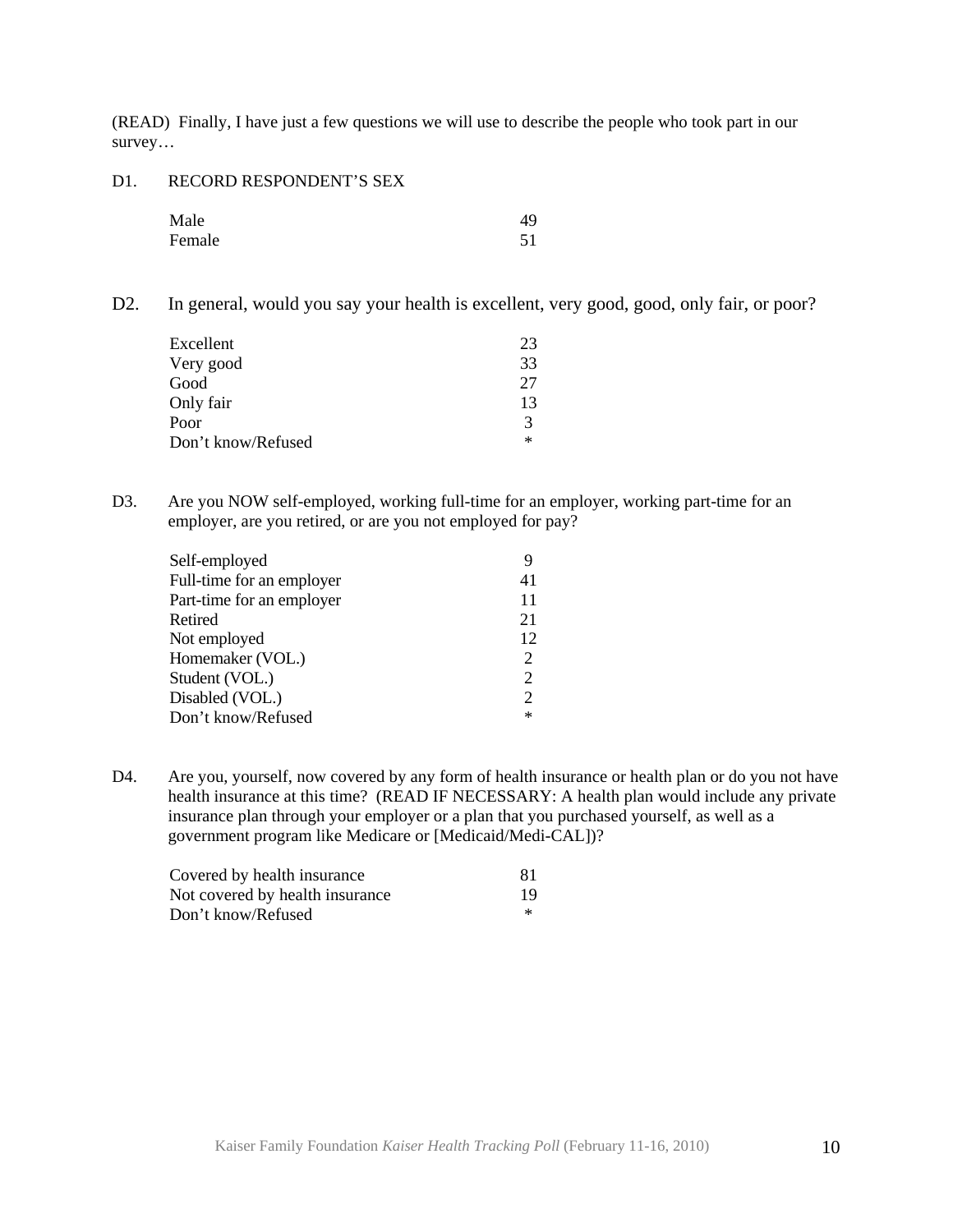D4a. Which of the following is your MAIN source of health insurance coverage? Is it a plan through your or your spouse's employer, a plan you purchased yourself, are you covered by Medicare or (Medicaid/Medi-CAL), some other government program, or do you get your health insurance from somewhere else?

#### *Based on those who are insured (n=1,010)*

| Plan through your/your spouse's employer | 57 |
|------------------------------------------|----|
| Plan you purchased yourself              | 11 |
| Medicare                                 | 20 |
| Medicaid/Medi-CAL                        |    |
| Some other government program            |    |
| Somewhere else                           |    |
| Don't know/Refused                       |    |

# D5. What is your age? [ENTER AGE] / ASK IF REFUSED:

D6. Could you please tell me if you are between the ages of (READ)

| 18-29        | 20        |
|--------------|-----------|
| 30-49        | 36        |
| 50-64        | 26        |
| 65 and older | 18        |
| Undesignated | $^{\ast}$ |

D7. Are you currently married, living with a partner, widowed, divorced, separated, or have you never been married?

| Married               | 57 |
|-----------------------|----|
| Living with a partner |    |
| Widowed               |    |
| Divorced              |    |
| Separated             |    |
| Never been married    | 20 |
| Don't know/Refused    |    |

D8. In politics today, do you consider yourself a [ROTATE: Republican, Democrat/ Democrat, Republican], an Independent, or what?

| Republican                              | 24 |
|-----------------------------------------|----|
| Democratic                              | 33 |
| Independent                             | 35 |
| Or What? (Other and None included here) |    |
| Don't know/Refused                      |    |
|                                         |    |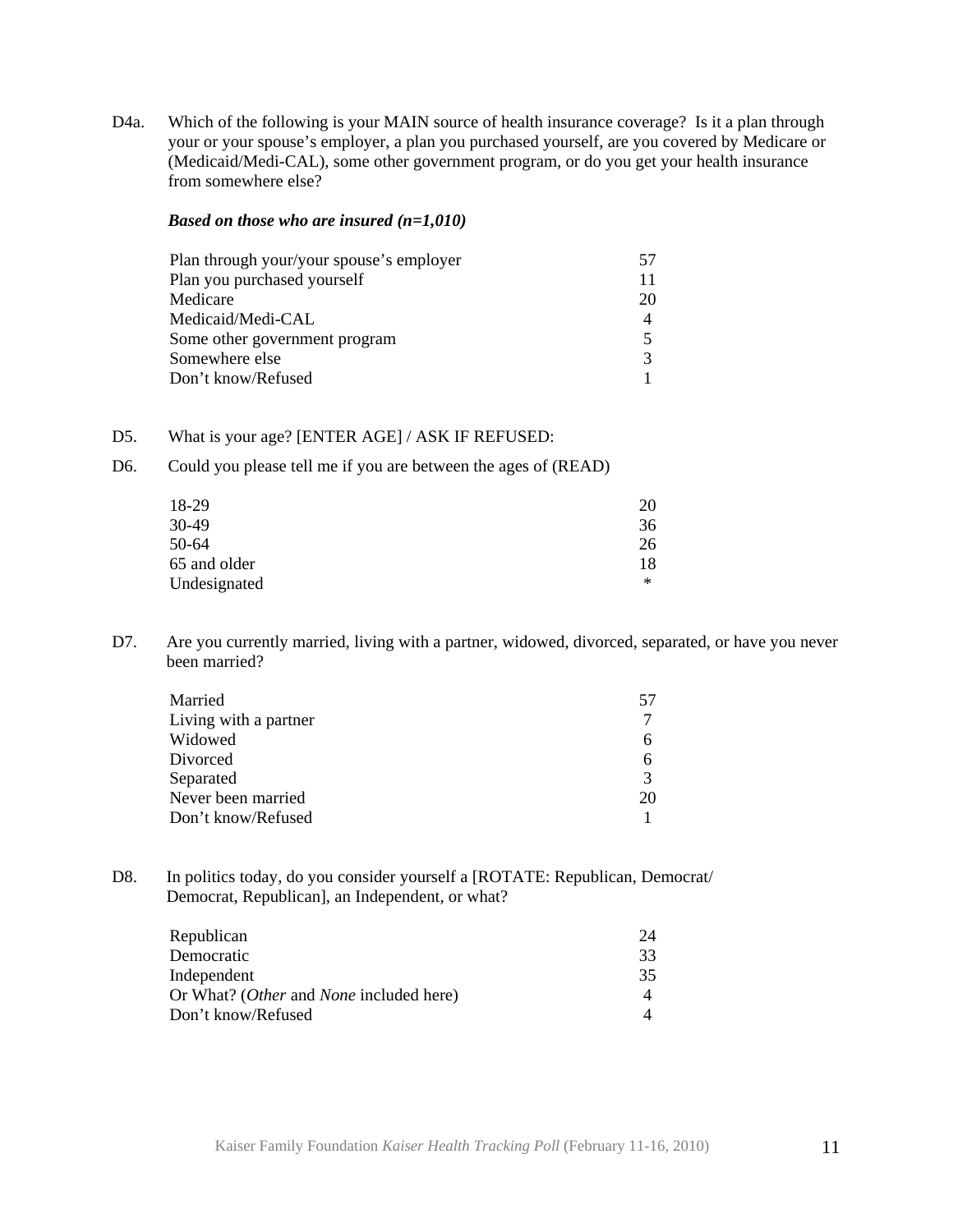D9. Would you say your views in most political matters are liberal, moderate or conservative?

| 20 |
|----|
| 39 |
| 36 |
|    |
|    |

- D10. Some people are registered to vote and others are not. Are you currently registered to vote at your present address?
- D10a. How often would you say you vote in presidential elections...always, nearly always, part of the time, or seldom?

|                                                 |    | )4/08         |
|-------------------------------------------------|----|---------------|
| Yes, registered                                 | 83 | 82            |
| Always vote in presidential elections           | 66 | 65            |
| Nearly always vote in presidential elections    | 10 | 9             |
| Vote part of the time in presidential elections |    | 3             |
| Seldom vote in presidential elections           |    | 3             |
| Never vote/Other/Don't know/Refused (VOL.)      |    | $\mathcal{D}$ |
| Not registered                                  | 17 |               |
| Don't know/Refused                              |    |               |

- D10. Some people are registered to vote and others are not. Are you currently registered to vote at your present address?
- D10b. How often would you say you vote in mid-term elections, when there is an election for Congress but not for president...always, nearly always, part of the time, or seldom?

| Yes, registered                             | 83 |
|---------------------------------------------|----|
| Always vote in mid-term elections           | 43 |
| Nearly always vote in mid-term elections    | 15 |
| Vote part of the time in mid-term elections |    |
| Seldom vote in mid-term elections           |    |
| Never vote/Other/Don't know/Refused (VOL.)  |    |
| No answer                                   |    |
| Not registered                              | 17 |
| Don't know/Refused                          |    |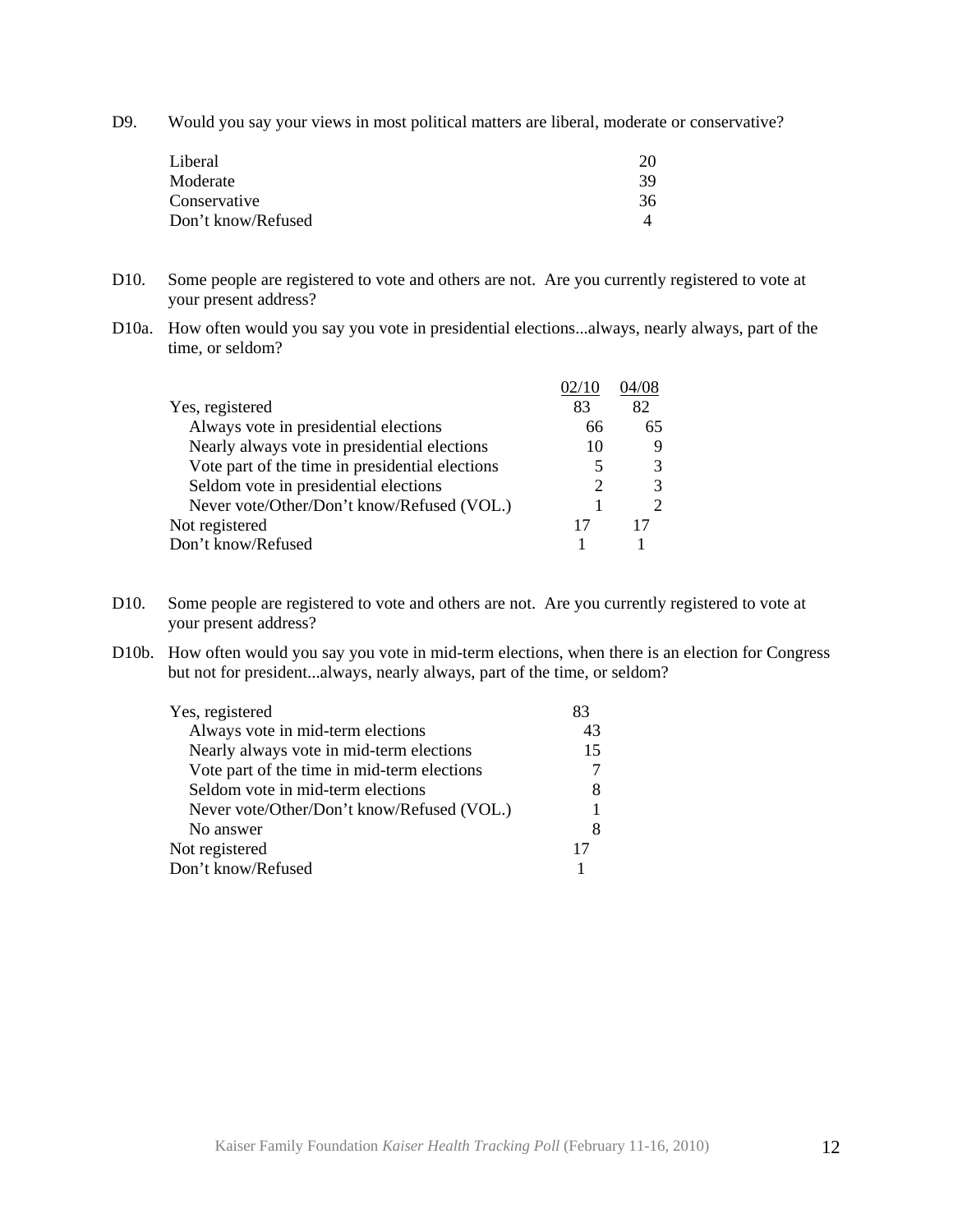- D10. Some people are registered to vote and others are not. Are you currently registered to vote at your present address?
- D11. In national elections, would you say you...always vote (Democratic/Republican), mostly vote Democratic/Republican,) vote for Republicans and Democrats about equally, mostly vote (Republican/Democratic), or always vote (Republican/Democratic)? [ROTATE OPTIONS IN PARENTHESES]

| Yes, registered                                  |    |
|--------------------------------------------------|----|
| Always vote Democratic                           | 15 |
| Mostly vote Democratic                           | 13 |
| Vote for Democrats and Republicans about equally | 20 |
| Mostly vote Republican                           | 15 |
| Always vote Republican                           | 8  |
| Never vote/Other/Don't know/Refused (VOL.)       | 4  |
| No answer                                        | 8  |
| Not registered                                   |    |
| Don't know/Refused                               |    |

## D12. What is the LAST grade or class that you COMPLETED in school? (DO NOT READ)

| None, or grade 1-8                                            |                |
|---------------------------------------------------------------|----------------|
| High School incomplete (grade 9-11)                           |                |
| High School graduate (grade 12 or GED certificate)            | 30             |
| Technical, trade or vocational school AFTER high school       | $\overline{4}$ |
| Some college, no four-year degree (includes associate degree) | 25             |
| College graduate (B.S., B.A., or other four-year degree)      | 18             |
| Post-graduate or professional schooling after college (e.g.,  | 10             |
| towards a Master's degree or Ph.D; law or medical school)     |                |
| Don't know/Refused                                            |                |

- D13. Are you, yourself, of Hispanic or Latino background, such as Mexican, Puerto Rican, Cuban, or some other Spanish background?
- D14. What is your race? Are you white, black, Asian or some other race? (IF RESPONDENT SAYS HISPANIC ASK: Do you consider yourself a white Hispanic or a black Hispanic?

| White, non-Hispanic              |                             |
|----------------------------------|-----------------------------|
| Total non-White                  | 30                          |
| <b>Black or African-American</b> |                             |
| Hispanic                         | 13                          |
| Asian                            | 3                           |
| Other mixed race                 | $\mathcal{D}_{\mathcal{L}}$ |
| Undesignated                     |                             |
|                                  |                             |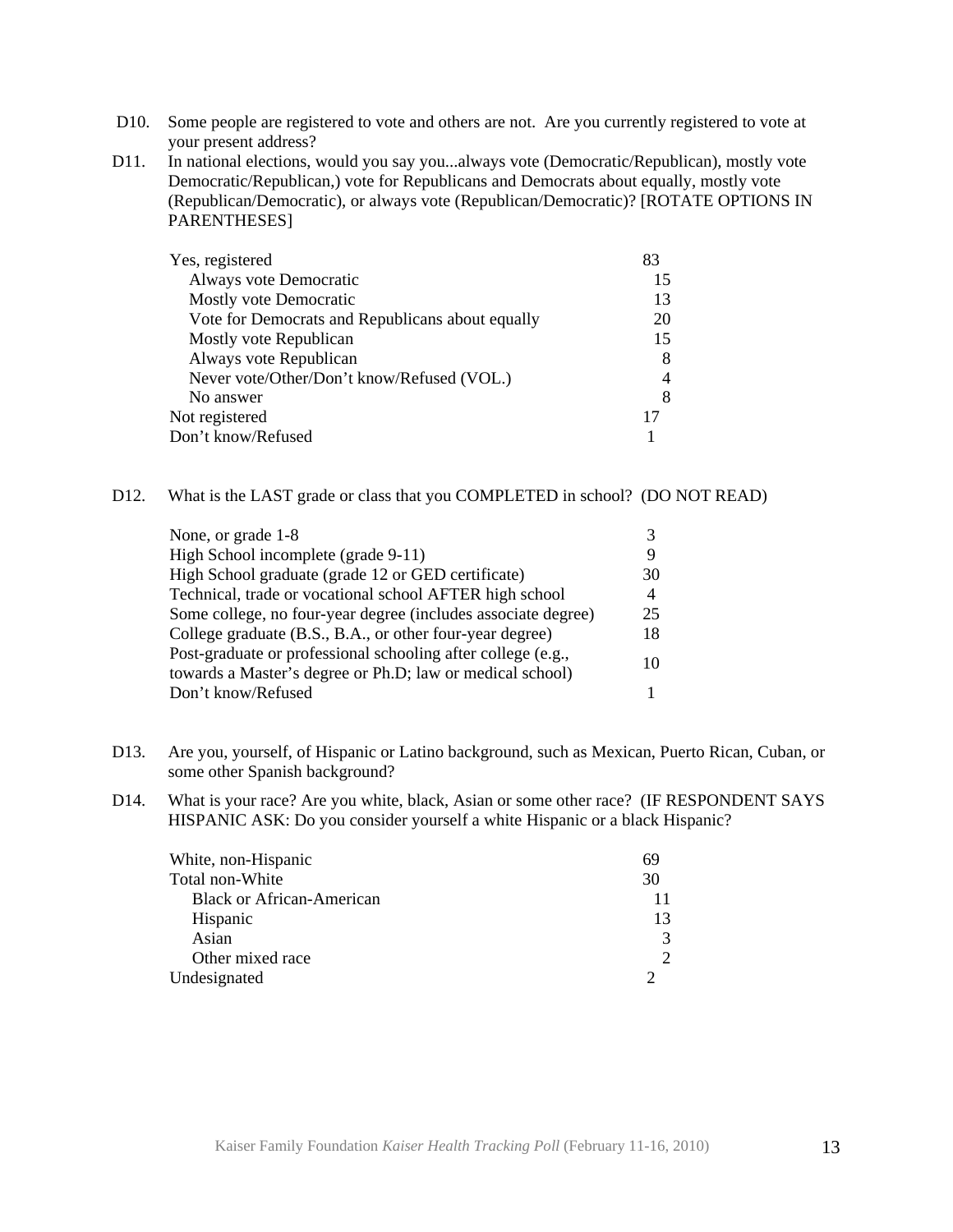D15. Last year -- that is, in 2009 -- what was your total family income from all sources, before taxes? Just stop me when I get to the right category. (READ)

| Less than $$20,000$              | 15                          |
|----------------------------------|-----------------------------|
| \$20,000 to less than \$30,000   | 12                          |
| \$30,000 to less than \$40,000   | 13                          |
| \$40,000 to less than \$50,000   | 11                          |
| \$50,000 to less than \$75,000   | 14                          |
| \$75,000 to less than \$90,000   | 8                           |
| \$90,000 to less than \$100,000  | $\mathcal{D}_{\mathcal{A}}$ |
| \$100,000 or more                | 12                          |
| (DO NOT READ) Don't know/Refused | 14                          |
|                                  |                             |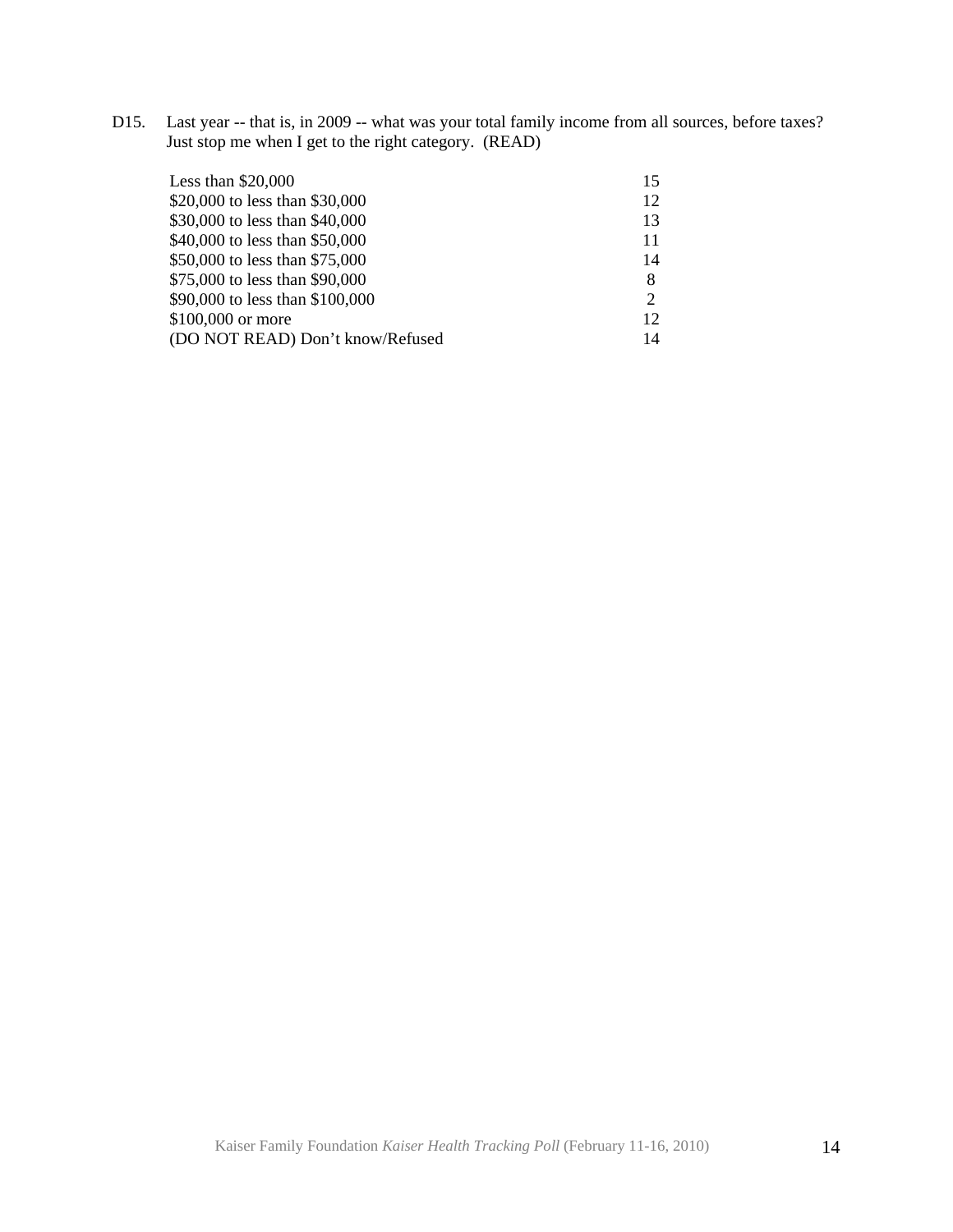Trend Information:

- 01/10: Kaiser Family Foundation *Kaiser Health Tracking Poll* (January 7-12, 2010)
- 12/09: Kaiser Family Foundation *Kaiser Health Tracking Poll* (December 7-13, 2009)
- 11/09: Kaiser Family Foundation *Kaiser Health Tracking Poll* (November 5-12, 2009)
- 10/09: Kaiser Family Foundation *Kaiser Health Tracking Poll* (October 8-15, 2009)
- 09/09: Kaiser Family Foundation *Kaiser Health Tracking Poll* (September 11-18, 2009)
- 08/09: Kaiser Family Foundation *Kaiser Health Tracking Poll* (August 4-11, 2009)
- 07/09: Kaiser Family Foundation *Kaiser Health Tracking Poll* (July 7-14, 2009)
- 06/09: Kaiser Family Foundation *Kaiser Health Tracking Poll* (June 1-8, 2009)
- 04/09: Kaiser Family Foundation *Kaiser Health Tracking Poll* (April 2-8, 2009)
- 02/09: Kaiser Family Foundation *Kaiser Health Tracking Poll* (February 3-12, 2009)